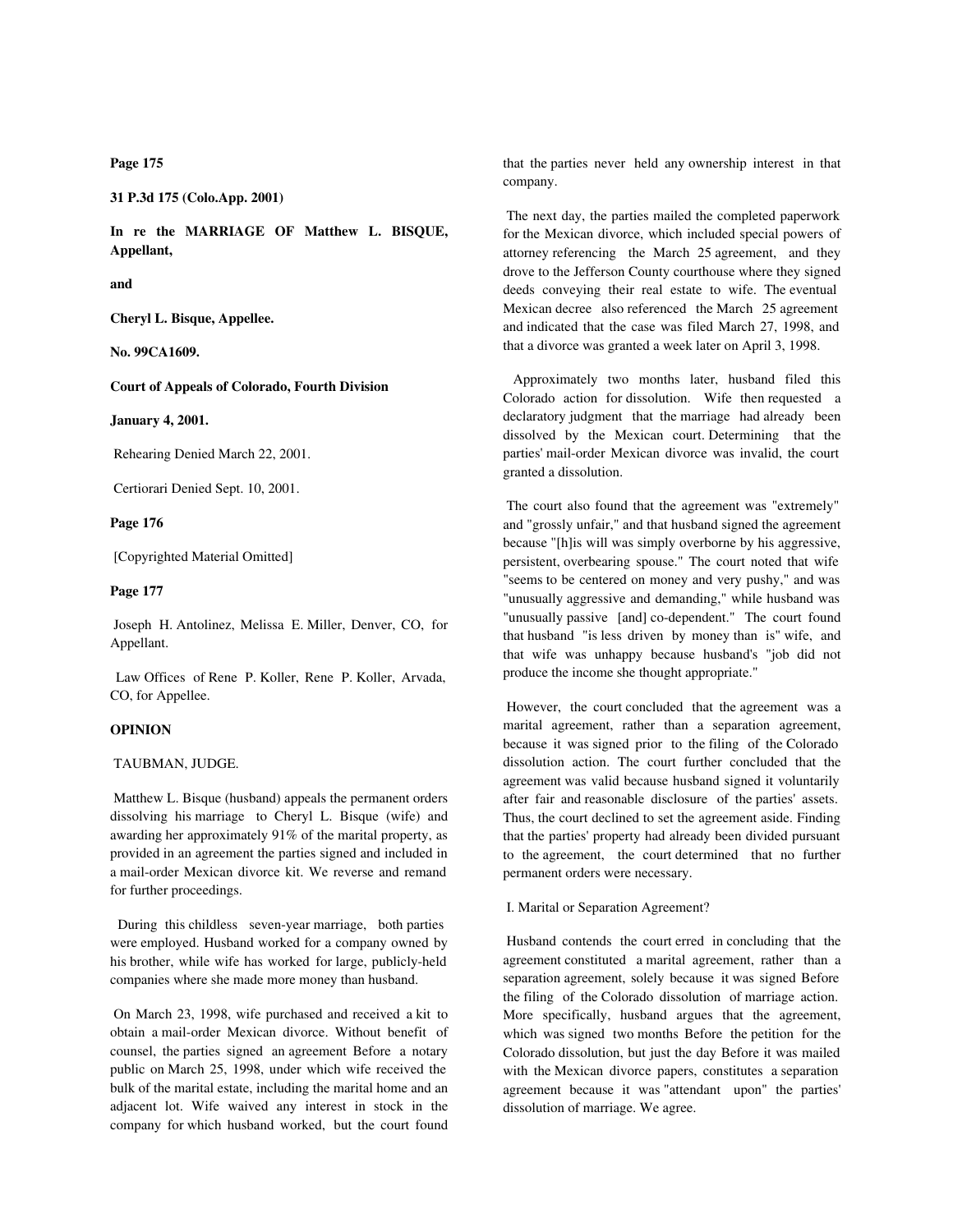A marital agreement is "an agreement either between prospective spouses made in contemplation of marriage or between present spouses, but only if signed by both parties prior to the filing of an action for dissolution of marriage or for legal separation." Section 14-2-302(1), C.R.S.2000; *see In re*

# **Page 178**

*Marriage of Goldin,* 923 P.2d 376 (Colo.App.1996). In contrast, a separation agreement promotes "the amicable settlement of disputes between the parties to a marriage attendant upon their separation or the dissolution of their marriage." Section 14-10-112(1), C.R.S.2000; *seeIn re Marriage of Lemoine-Hofmann,* 827 P.2d 587 (Colo.App.1992).

 The two types of agreement are subject to different standards of review. A marital agreement is enforceable unless it was executed involuntarily or there was not a fair and reasonable disclosure of the property or financial obligations involved. Section 14-2-307(1), C.R.S.2000; *In re Marriage of Goldin, supra.* In contrast, a separation agreement is enforceable unless it is found to be unconscionable. Section 14-10-112(2), C.R.S.2000; *In re Marriage of Smith,* 928 P.2d 828 (Colo.App.1996).

 The conscionability standard applicable to separation agreements is different "because of the public policy concern for safeguarding the interests of a spouse whose consent to the agreement may have been obtained under more emotionally stressful circumstances, especially if that spouse is unrepresented by counsel." *In re Marriage of Manzo,* 659 P.2d 669, 675 (Colo.1983); *see alsoIn re Marriage of Seely,* 689 P.2d 1154 (Colo.App.1984). Thus,

 Before a court incorporates property division provisions of a separation agreement into a dissolution decree, it should first review the provisions for fraud, overreaching, concealment of assets, or sharp dealing not consistent with the obligations of marital partners to deal fairly with each other, and then look at the economic circumstances of the parties which result from the agreement, including a determination whether under the totality of the circumstances the property disposition is fair, just and reasonable.

# *In re Marriage of Manzo, supra,* 659 P.2d at 674.

 Because the statutes concerning marital agreements and separation agreements do not specifically address agreements entered into prior to filing for, but in contemplation of, dissolution of marriage, we must resolve the tension between the statutes by application of rules of statutory construction.

Our primary task in construing a statute is to ascertain and

give effect to the intent of the General Assembly. *People v. Zapotocky,* 869 P.2d 1234 (Colo.1994). In order to discern legislative intent, we look first to the language of the statute itself. *Farmers Insurance Exchange v. Bill Boom Inc.,* 961 P.2d 465 (Colo.1998). When statutes potentially conflict, a court should, where possible, adopt a construction that would harmonize provisions rather than create an inconsistency or conflict in the statutory scheme. *People v. Hampton,* 876 P.2d 1236 (Colo.1994).

We look first to the language of § 14-10-112(1) itself and construe "attendant upon" separation or dissolution according to its common usage. *SeeIn re Marriage of Gedgaudas,* 978 P.2d 677 (Colo.App.1999). "Attendant" is defined as accompanying or connected with. *See Webster's Third New International Dictionary* 140 (1986); *see alsoPeople v. Cole,* 926 P.2d 164 (Colo.App.1996) ("attendant circumstances" defined as facts surrounding an event). Thus, the clear and unambiguous intent of § 14-10-112(1) is that, if an agreement is executed under circumstances accompanying, connected with, or surrounding a contemplated divorce or separation, it is a separation agreement.

 The bright line rule in § 14-2-302(1), describing marital agreements as those made prior to filing for dissolution or legal separation, is equally clear and unambiguous.

 The apparent conflict between these statutes may be resolved by requiring the trial court to make a specific factual finding whether an agreement is "connected with" or "attendant upon" a contemplated dissolution of marriage or legal separation. *Cf.In re Marriage of Lemoine-Hofmann, supra* (trial court made factual finding that agreement constituted a marital agreement, rather than a separation agreement, because the parties entered into a valid oral agreement prior to marriage, even though they memorialized the agreement prior to their separation).

## **Page 179**

 Accordingly, we hold that when an agreement between present spouses is entered into "attendant upon" separation or dissolution, the agreement must be considered a separation agreement, even if it was signed prior to filing for dissolution or legal separation. In our view, this interpretation furthers the policy of safeguarding the interests of a spouse contemplating and preparing for the emotionally stressful step of dissolution of marriage. *SeeIn re Marriage of Manzo, supra.*

 In adopting wife's argument, the trial court interpreted two cases, *In re C.G.G.,* 946 P.2d 603 (Colo.App.1997), and *In re Marriage of Goldin, supra,* as holding that agreements made prior to filing "must be reviewed [as marital agreements] under C.R.S. 14-2-307, even when it is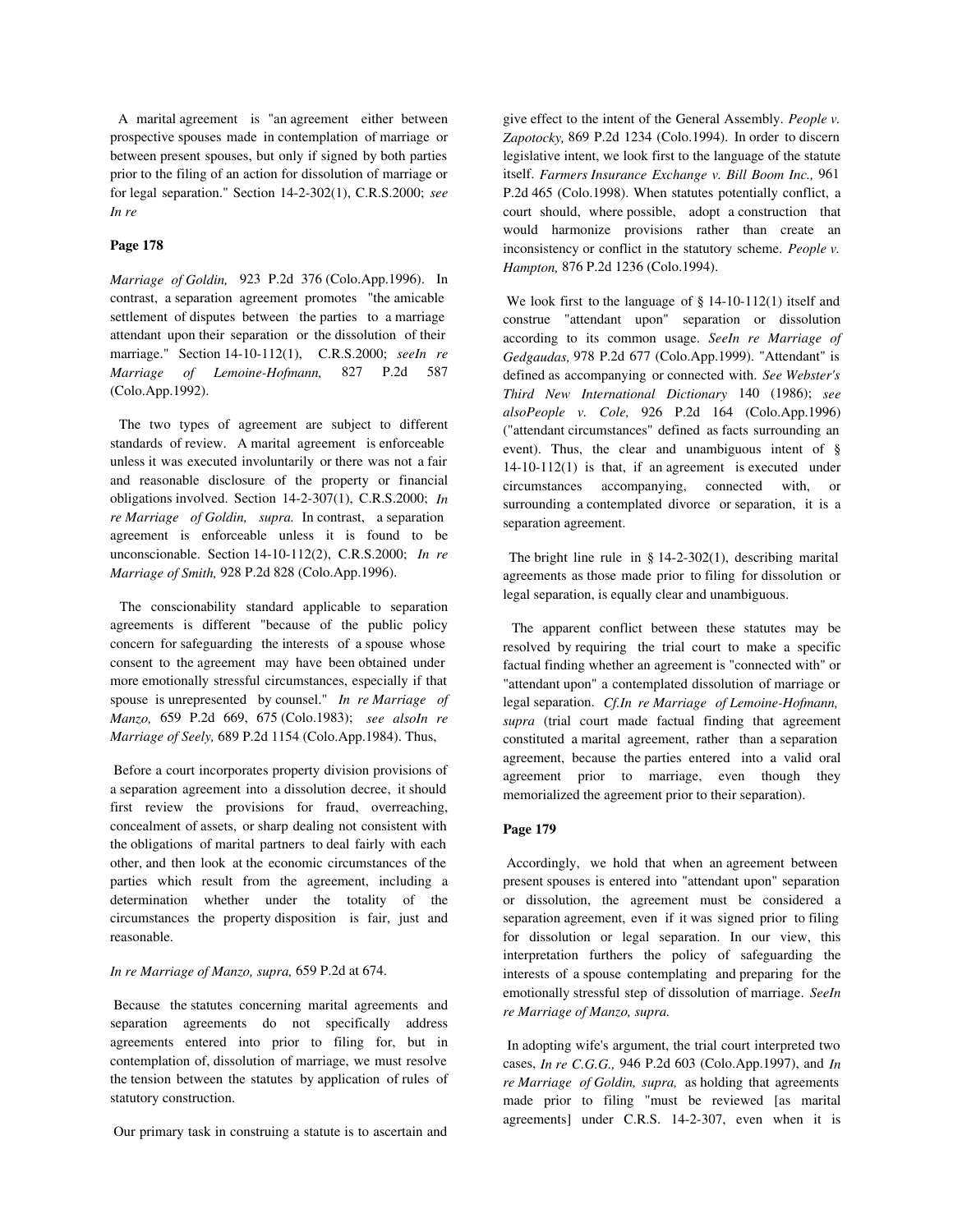obvious that the agreements were made in contemplation of an actual, planned divorce." We recognize that in *In re C.G.G., supra,* an agreement entered into eight days prior to filing for dissolution was characterized as a marital agreement. Likewise, in *In re Marriage of Goldin, supra,* an agreement that pre-dated the filing of the petition for dissolution was also treated as a marital agreement.

 However, the precise issue here--whether an agreement entered into prior to filing for, but in contemplation of, dissolution constituted a separation agreement--was not addressed in either case. Thus, we decline to adopt the trial court's interpretation of those cases as mandating a finding that any agreement signed prior to filing for dissolution or legal separation constitutes a marital agreement.

 Here, the findings and record indicate that the agreement was signed just two days Before filing of the Mexican case. Furthermore, in its bench ruling, the court specifically found that the agreement "was made in anticipation or contemplation of the divorce."

 Thus, the court made sufficient findings, based on the record, which support the conclusion that the agreement was clearly "attendant upon" a dissolution. Accordingly, the trial court erred in reaching the legal conclusion that the agreement constituted a marital agreement under § 14-2-302(1). Instead, it constitutes a separation agreement and is entitled to review under the conscionability standard. *See* § 14-10-112(1); *People v. Smith,* 13 P.3d 300 (Colo.2000) (on mixed questions of law and fact, appellate court must defer to trial court's findings of fact, but must undertake *de novo* review of trial court's legal conclusions); *In re Marriage of Manzo, supra.*

#### II. Unconscionability of Separation Agreement

 Husband contends next that the separation agreement must be set aside as unconscionable. Again, we agree.

 The trial court made oral findings supporting the determination that husband's emotional state was adversely affected by the circumstances surrounding the execution of the agreement. First, the court found that there is "no question" but that wife was the "impetus for the divorce" and that she "is a very driven woman; insisting, consistently pushing for those things which she desires, and somewhat manipulative in the way that she does it." The court found that "those were factors in this ultimate dissolution and agreement." This sentiment is mirrored in the written finding that husband's "will was simply overborne by his aggressive, persistent, overbearing spouse."

 Furthermore, the court, in both its oral and written findings, made numerous emphatic references to the unfairness of this separation agreement. The court found that "[i]f marital

agreements could be set aside in Colorado solely because they divide the marital estate unfairly, this one would be set aside." Thus, the only reason the court declined to set aside the agreement was its legal conclusion that an agreement entered into prior to the parties' filing for dissolution must be considered a marital agreement. However, since we have concluded otherwise, this agreement is subject to review under the conscionability standard, including whether it is fair, just, and reasonable. *SeeIn re Marriage of Manzo, supra.* Thus, it must be set aside.

 On remand, the court shall divide the marital property equitably without reference to the separation agreement, but rather based

## **Page 180**

 on the parties' circumstances at the time the division is to become effective. *See* § 14-10-113, C.R.S.2000; *In re Marriage of Wells,* 850 P.2d 694 (Colo.1993).

## III. Setting Aside Property Conveyances

 Husband also contends that the trial court erred in finding that, even if the agreement could be disregarded, "the question would still remain whether the various conveyances [of the property to wife] could be set aside without a showing of fraud or its functional equivalent." While the trial court merely raised the question without resolving it, we nonetheless address husband's contention in order to simplify the proceedings on remand. As a threshold matter, we reject wife's assertion that this issue was not preserved for appeal because it was not raised in the trial court. Our review of the record convinces us otherwise, and therefore, we address the merits of husband's argument. We agree with husband that, under the circumstances here, the conveyances do not affect his interest in the property.

#### Section 14-10-113(3), C.R.S.2000, provides:

 All property acquired by either spouse subsequent to the marriage and prior to a decree of legal separation is presumed to be marital property, regardless of whether title is held individually or by the spouses in some form of coownership.... The presumption of marital property is overcome by a showing that the property was acquired by a method listed in subsection (2) of this section. The types of property excepted from "marital property" for purposes of a marital property division are listed in § 14-10-113(2), C.R.S.2000, which provides, *inter alia,* that " 'marital property' means all property acquired by either spouse subsequent to the marriage except ... (d) Property excluded by valid agreement of the parties." *In re Marriage of Huff,* 834 P.2d 244 (Colo.1992); *In re Marriage of Bartolo,* 971 P.2d 699 (Colo.App.1998).

Here, the conveyance to wife was challenged only on the